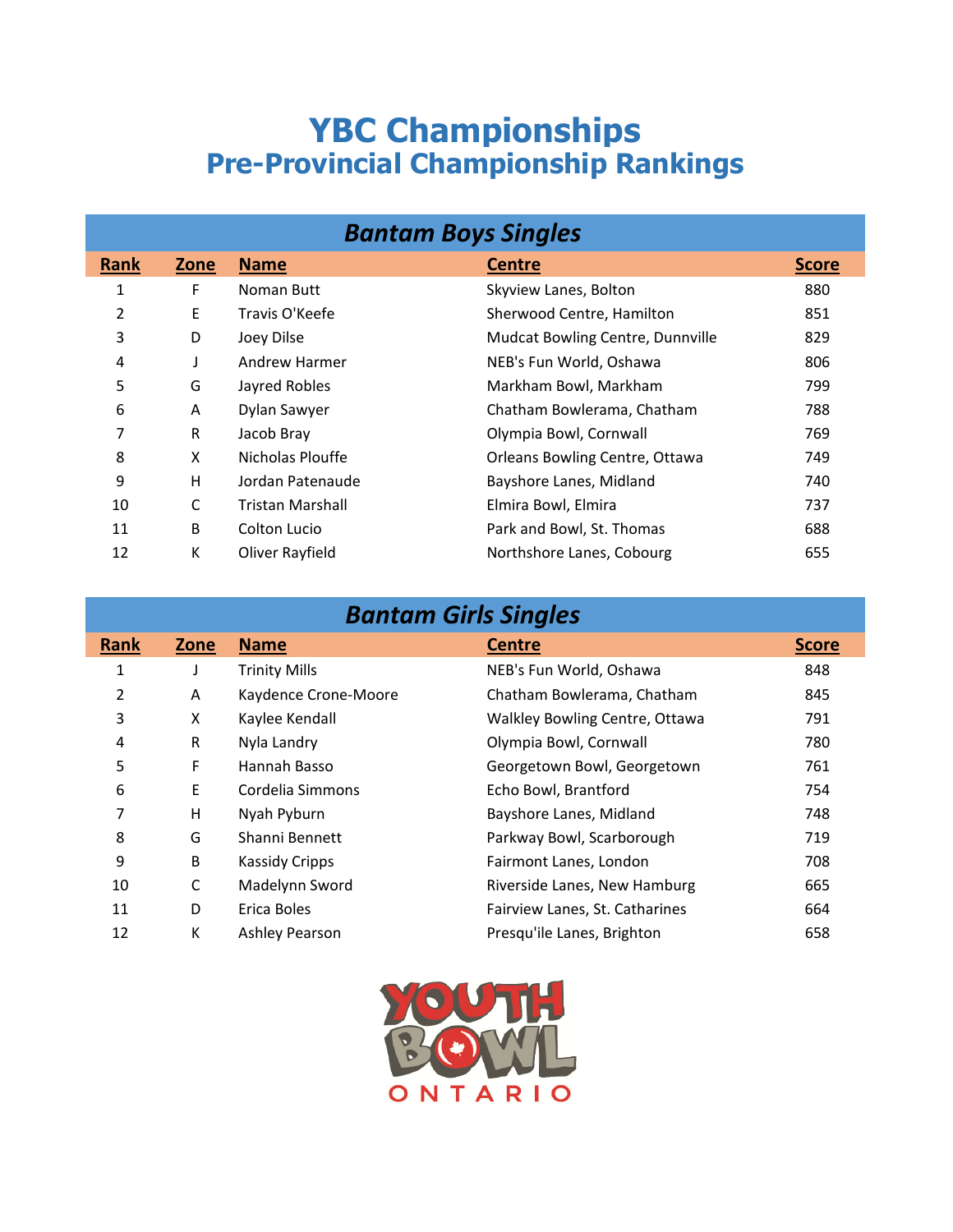## **YBC Championships Pre-Provincial Championship Rankings**

| <b>Junior Boys Singles</b> |      |                           |                               |              |
|----------------------------|------|---------------------------|-------------------------------|--------------|
| <b>Rank</b>                | Zone | <b>Name</b>               | <b>Centre</b>                 | <b>Score</b> |
| 1                          |      | <b>Ryan Oosting</b>       | NEB's Fun World, Oshawa       | 1129         |
| 2                          | E    | Justin Robertson          | Sherwood Centre, Hamilton     | 1115         |
| 3                          | G    | Jonathan Campitelli       | Stellar Lanes 2015, Newmarket | 1093         |
| 4                          | C    | Mark Habermehl            | Riverside Lanes, New Hamburg  | 1089         |
| 5                          | F    | Aaron Glover              | Georgetown Bowl, Georgetown   | 1060         |
| 6                          | X    | Aidan Plouffe             | Merivale Centre, Ottawa       | 1045         |
| 7                          | B    | Austin Fay                | Fairmont Lanes, London        | 1028         |
| 8                          | R    | <b>Blake Russell</b>      | Olympia Bowl, Cornwall        | 1024         |
| 9                          | D    | Ethan Collee              | Jeff's Bowl-O-Rama, Welland   | 1019         |
| 10                         | A    | <b>Graeme McGillivray</b> | Marcin Bowl, Point Edward     | 995          |
| 11                         | Н    | Christopher Blackman      | Georgian Bowl, Collingwood    | 988          |
| 12                         | К    | <b>Dylan Davies</b>       | Lakeview Bowl, Peterborough   | 917          |

| <b>Junior Girls Singles</b> |      |                          |                                      |              |
|-----------------------------|------|--------------------------|--------------------------------------|--------------|
| <b>Rank</b>                 | Zone | <b>Name</b>              | <b>Centre</b>                        | <b>Score</b> |
| 1                           | J    | Meghan Palmer            | NEB's Fun World, Oshawa              | 1083         |
| 2                           | H    | <b>Emily DeGroot</b>     | Bowlerama Barrie, Barrie             | 1081         |
| 3                           | G    | <b>Trinity McIntyre</b>  | Parkway Bowl, Scarborough            | 1050         |
| 4                           | R    | Alayna Gaudette          | Chesterville Bowl, Chesterville      | 1038         |
| 5                           | A    | Jaycie LeClair           | Playdium Lanes, Windsor              | 1019         |
| 6                           | E    | Abbey Dunn               | Sherwood Centre, Hamilton            | 998          |
| 7                           | C    | Shayla Gray              | Dickson Bowl, Cambridge              | 983          |
| 8                           | D    | <b>Madison Crowthers</b> | Fairview Lanes, St. Catharines       | 945          |
| 9                           | К    | Shelby Cavanagh          | Strike Point Bowling Center, Lindsay | 909          |
| 10                          | B    | Hailey Mann              | Fairmont Lanes, London               | 901          |
| 11                          | F    | Morgan Buxey-Hill        | Georgetown Bowl, Georgetown          | 893          |
| 12                          | X    | Crystal Brighton         | Orleans Bowling Centre, Ottawa       | 887          |